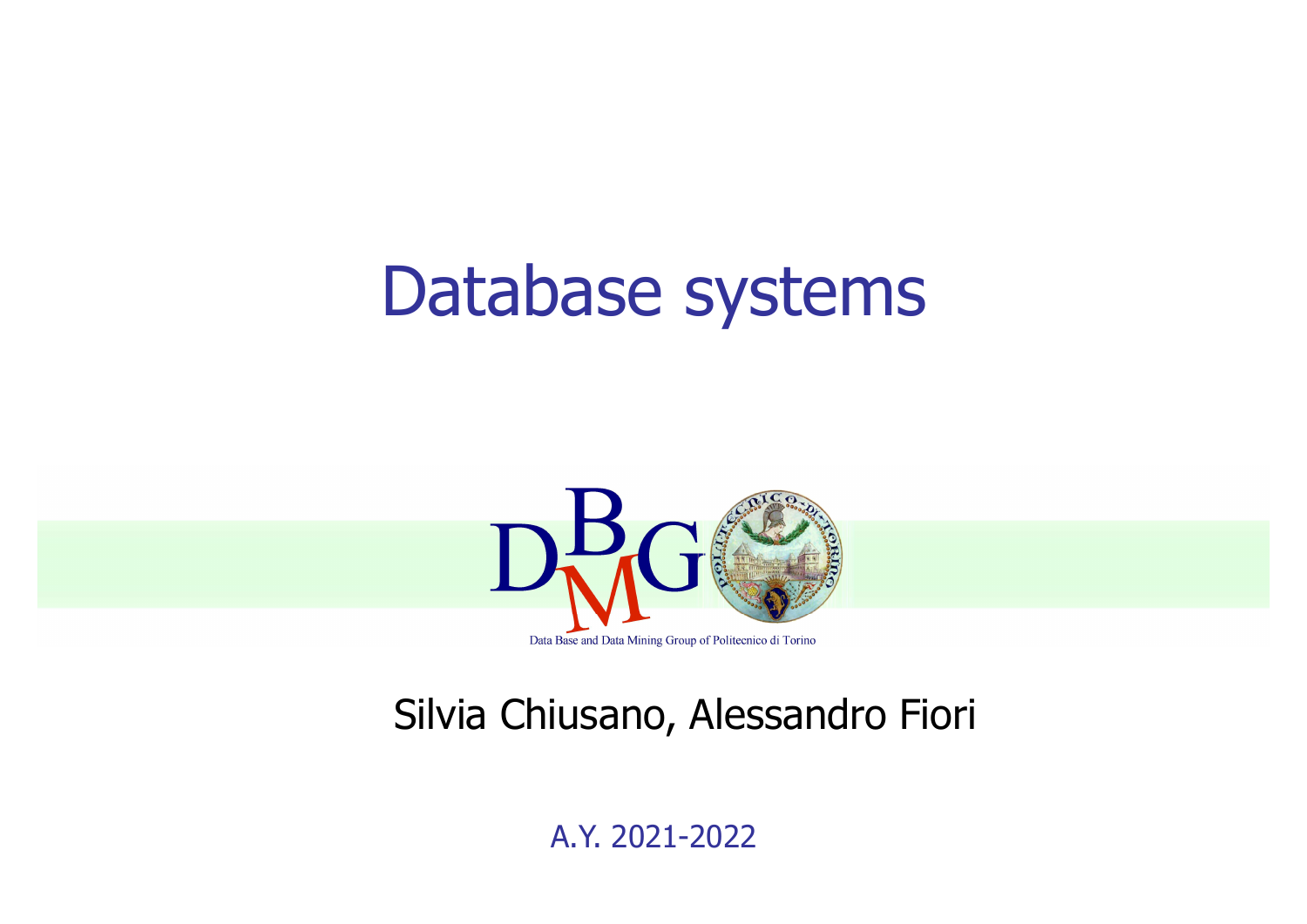

# This course



- 
- 
- How can data be stored and managed<br>• How can data can modeled?<br>• How can data be analysed to extract university<br>throwledge?<br>Database systems<br>• Methodologies for the design, queryin Se<br>• How can data be stored and managed?<br>• How can data can modeled?<br>• How can data be analysed to extract useful Se<br>• How can data be stored and managed?<br>• How can data can modeled?<br>• How can data be analysed to extract useful knowledge? • How can data be stored and managed?<br>• How can data can modeled?<br>• How can data be analysed to extract useful knowledge? knowledge?

- knowledge mining | | Methodologies for the design, querying, • How can data can modeled?<br>• How can data be analysed to extract useful<br>knowledge?<br><br>• Methodologies for the design, querying, and<br>management of databases<br>• Introduction to business intelligance and the • How can data be analysed to extract useful<br>knowledge?<br><br><br>**atabase systems**<br>Methodologies for the design, querying, and<br>management of databases<br>Introduction to business intelligence and the<br>creation of interactive dashboar
	- knowledge?<br> **Database systems**<br>
	 Methodologies for the design, querying, and<br>
	management of databases<br>
	 Introduction to business intelligence and the<br>
	creation of interactive dashboards for data<br>
	reporting. creation of interactive dashboards for data reporting.

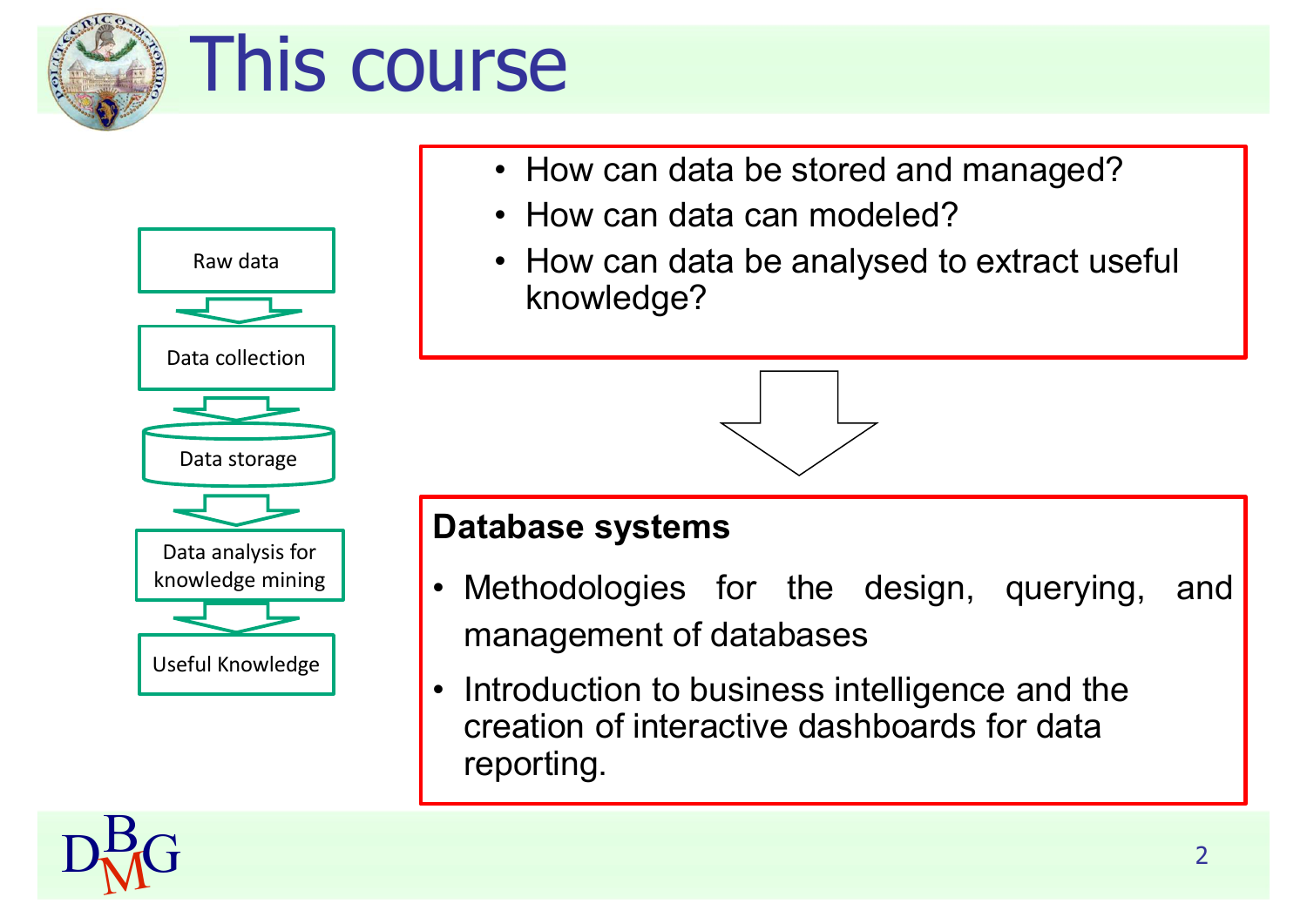

### Course contents at a glance

- Characteristics of a database management system
- Relational data model
- SQL language: statements to query, modify and define the database
- **Design of a relational database** 
	- Conceptual data model (Entity-Relationship), methodology for the conceptual and logical design
- **Introduction to development of web-based applications** for database querying and management
- Introduction to Business intelligence: data modelling, data preparation, data analyses with an interactive dashboards
- $D_{\rm M}^{\rm B-G}$  3 Introduction to spatial databases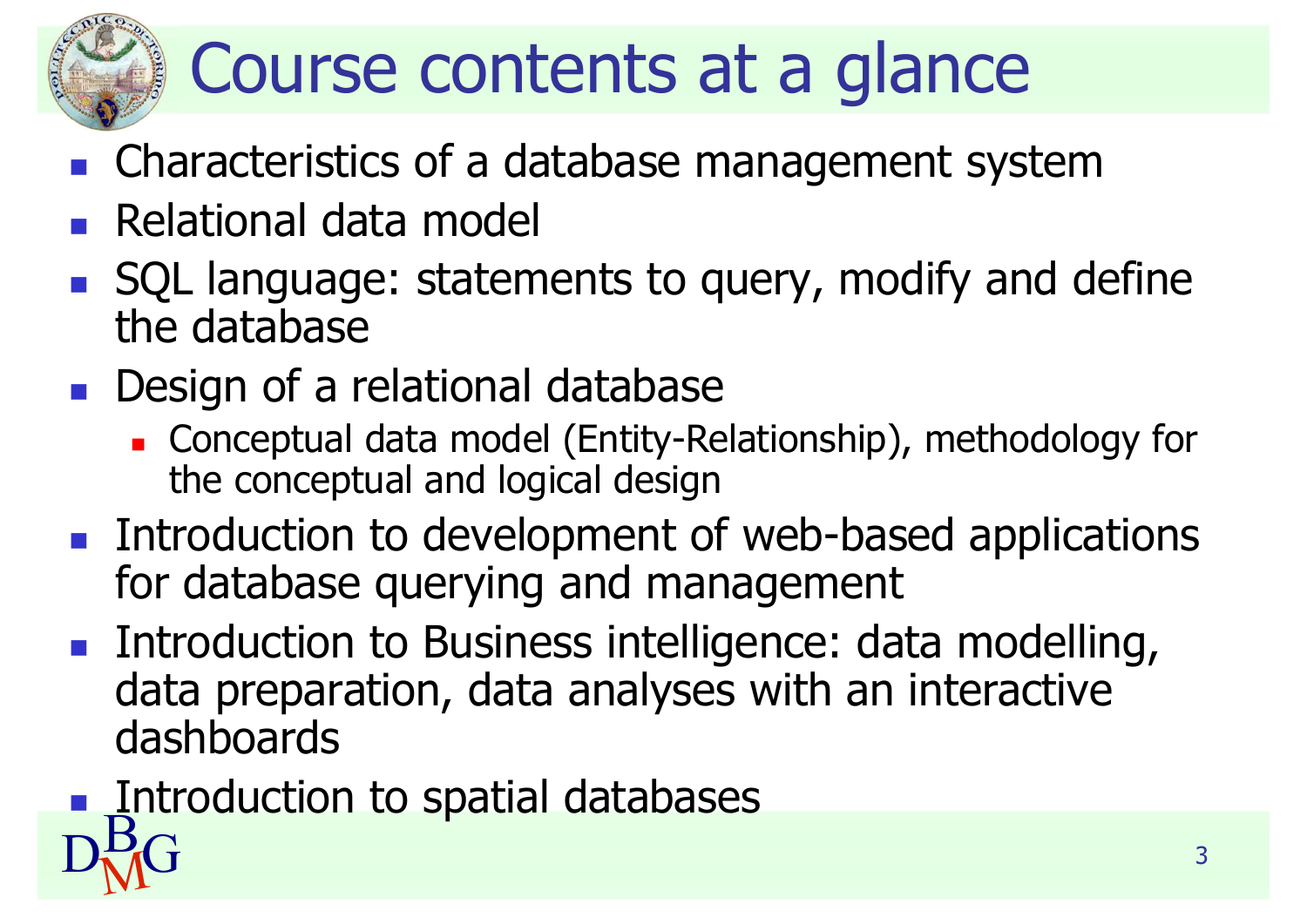

- **The course includes** 
	- **L** lessons
	- **classroom** exercises
	- **Laboratories**
- **Laboratory sessions propose experimental** activities on the most widespread commercial and open-source products



4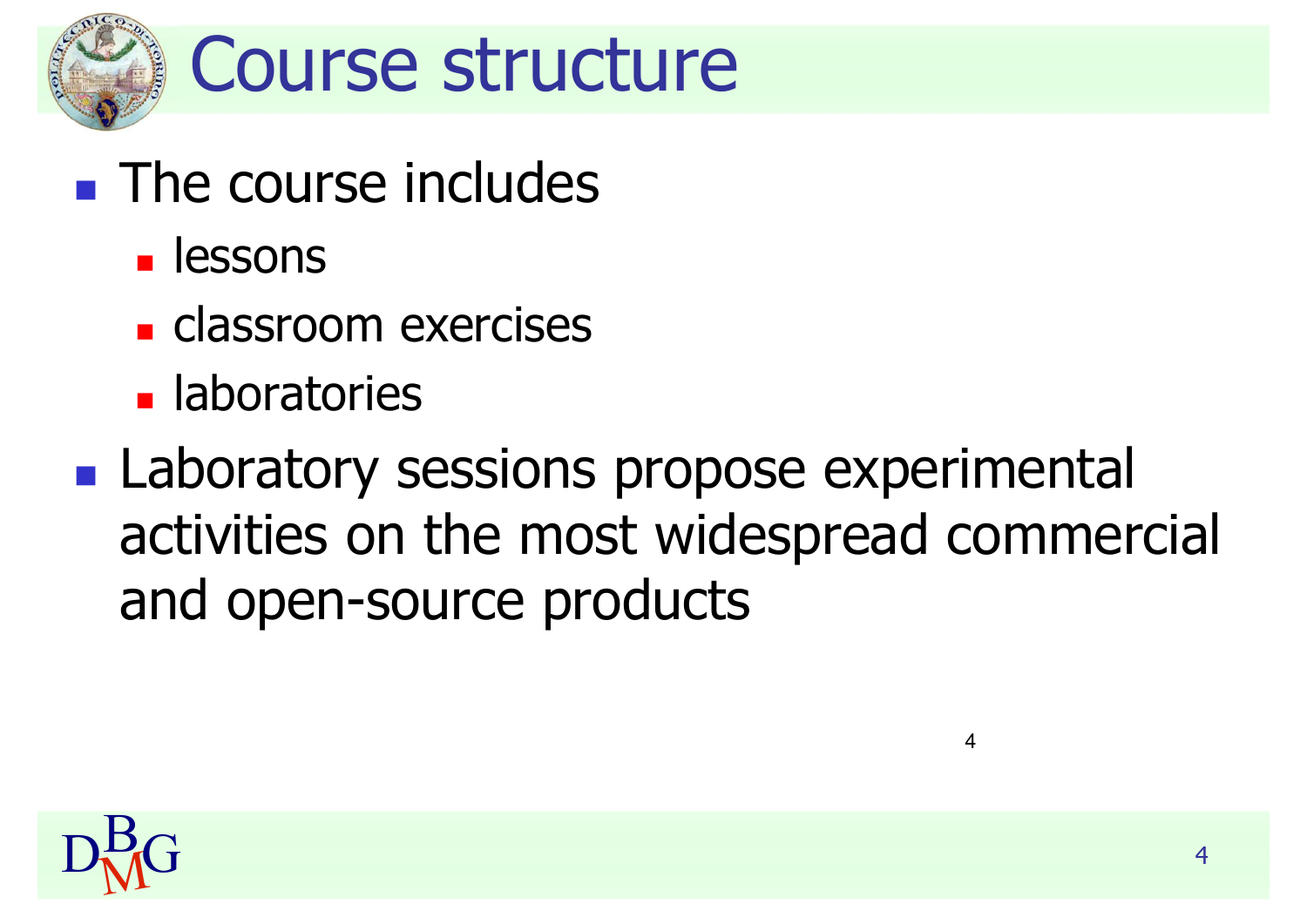#### Reading material, Announcements, Q&A

#### Reading material

- **Slides used in classes**
- **Texts and solutions of the proposed exercises**
- **Texts and materials useful for laboratory** exercises/practices
- **Available on the course website** 
	- https://dbdmg.polito.it/dbdmg\_web/index.php/2022/02/25/databa se-systems/
- **Announcements** 
	- **EXCOUTSE WEDSITE ON the Didactic Portal**
- **Q&A** 
	- «Piazza» platform

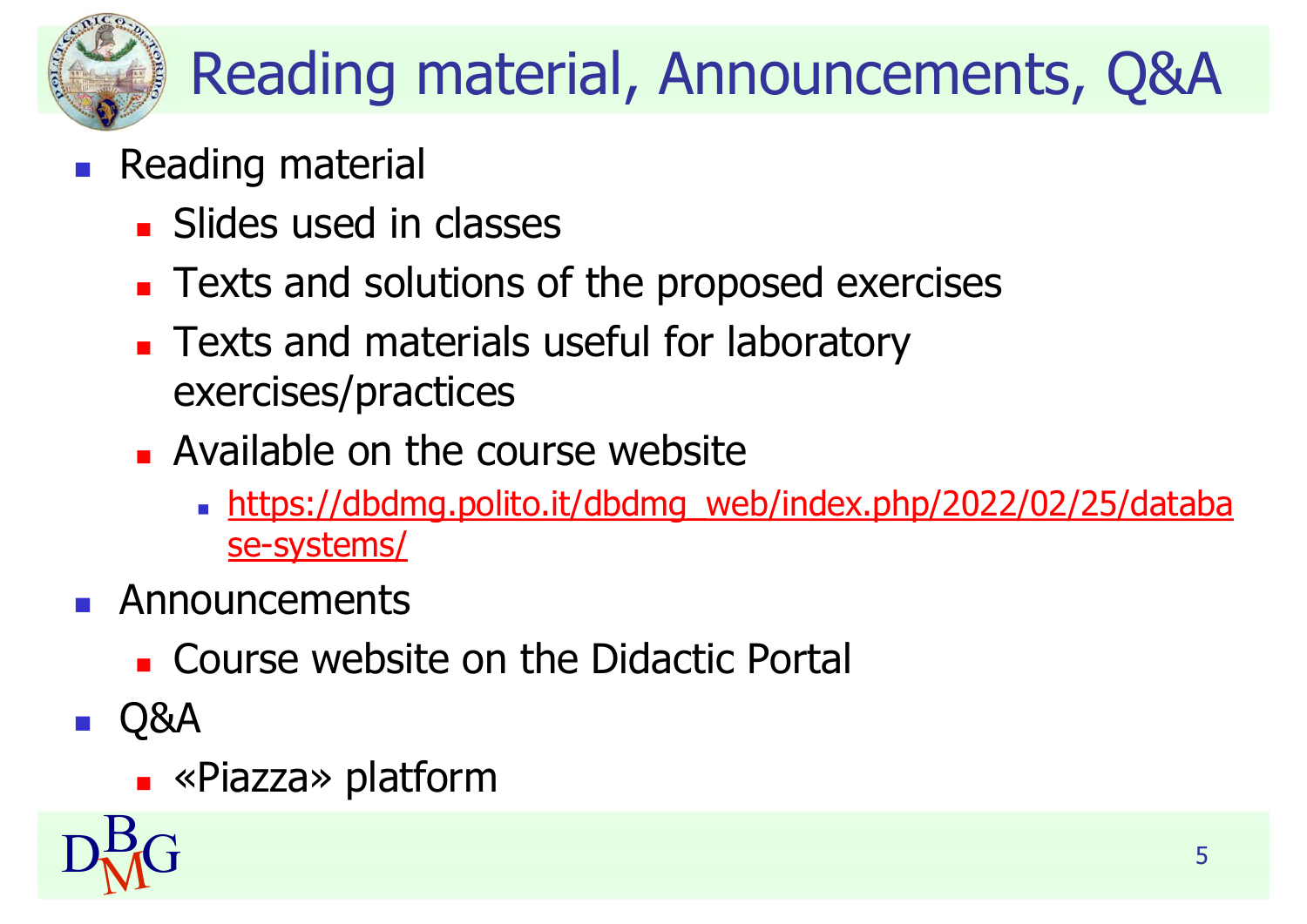

## Assessment and grading criteria

#### Exam

- **N** Written test (mandatory)
	- **A** set of design exercises
	- A set of theory questions and exercises
- **Homework (project) on the main topics of the** lectures (optional)
- **EXA** Further details about exam structure and grading criteria are available on the didactic portal

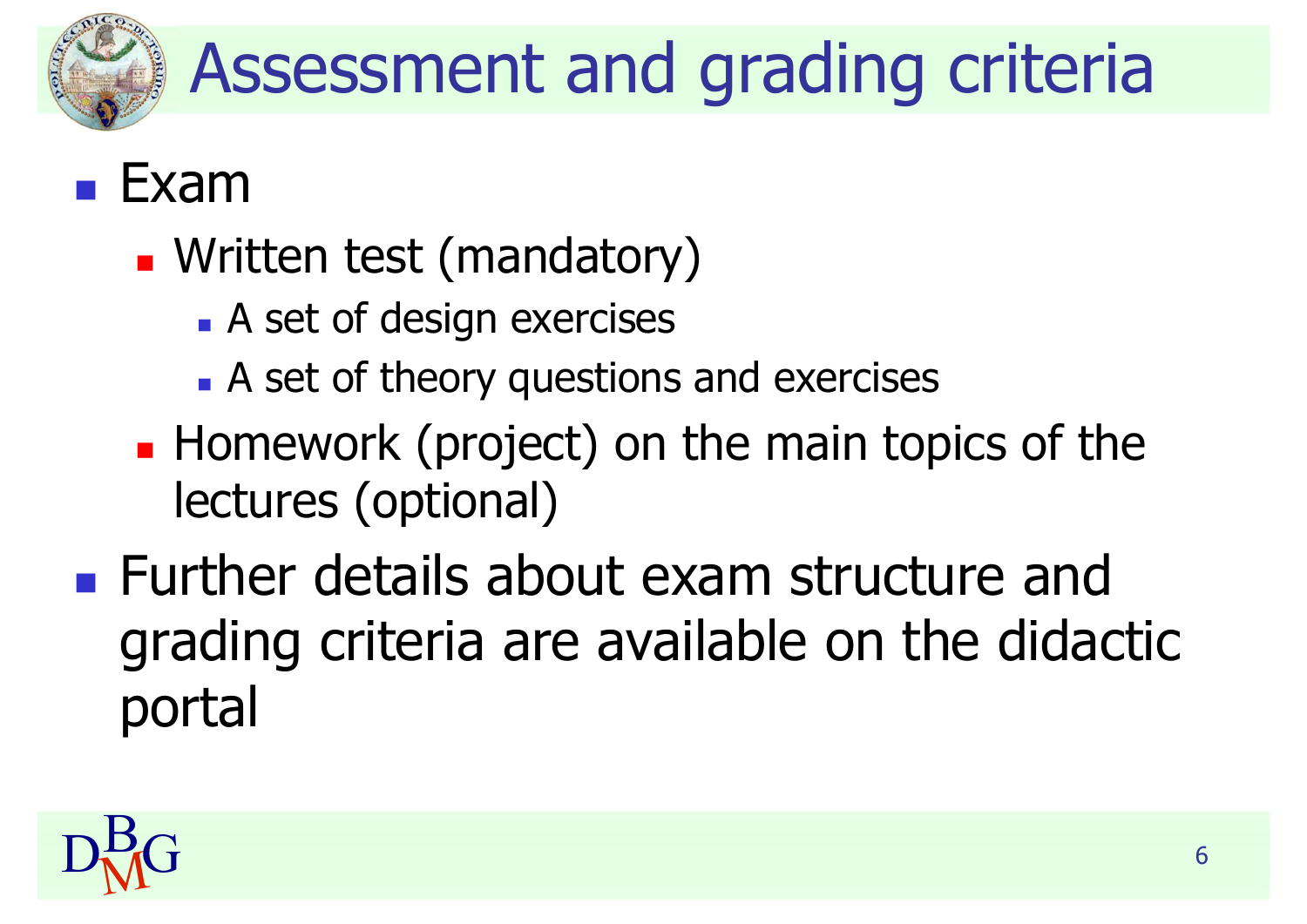

## Homework

- **Homework exercises to be delivered during the** course
- **Points from Homework exercises are added to** the grade on the written test (if grade on the written test is  $>= 18$ )
- **Delivery of Homework exercises is optional**
- **Maximum 2 points**
- **Points from the Homework exercises will be** valid until the exam session of February 2023 (included)